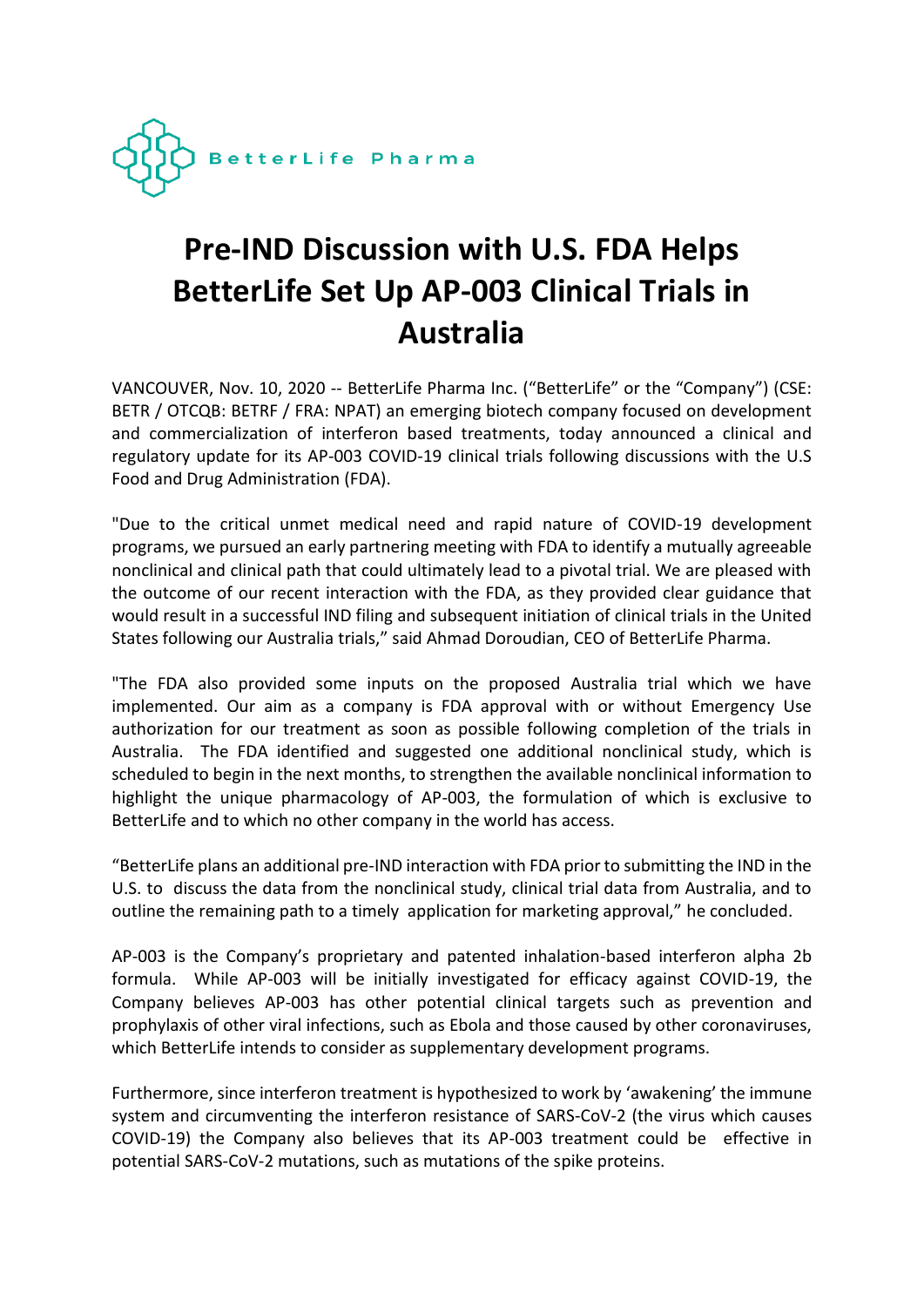## **Scientific Rationale for AP-003**

"The early stage of COVID-19, distinct from other viral lung infections, is characterized by hypoxia (low blood oxygen) in advance of the devastating pulmonary damage that, too frequently, leads to death," said Dr. Angela Ogden, Chief Medical Officer at Altum. "Our clinical program is focused on developing a treatment approach for patients presenting early in the disease course in an effort to prevent progression to ICU care and mechanical ventilation. AP-003 will be administered by inhalation, delivering Interferon to the primary entry site of infection. We will take advantage of the inherent susceptibility of SAR-CoV-2 to interferon thereby bolstering the body's natural immune defence against the infection."

There have been other Interferon based treatment trials: In May of this year, [Frontiers of](https://www.frontiersin.org/articles/10.3389/fimmu.2020.01061/full)  [Immunology](https://www.frontiersin.org/articles/10.3389/fimmu.2020.01061/full) quoted a study from Wuhan which concluded that the use of interferon alpha-2b on 77 patients with moderate cases of COVID-19 significantly accelerated clearance of the virus from the airways of patients. Moreover, not only did IFN a2b help patients' immune systems clear the coronavirus faster, it also seemed to reduce certain inflammatory proteins linked to severe COVID-19 complications.

More recently, a UK trial by **[Synairgen PLC](https://www.globenewswire.com/news-release/2020/07/20/2064154/0/en/Synairgen-announces-positive-results-from-trial-of-SNG001-in-hospitalised-COVID-19-patients.html)** also caused much excitement, strongly demonstrating that treatments using an interferon beta inhalation in COVID-19 patients significantly improved their condition and sped up recovery by 79%.

While both AP-003 and interferon beta are hypothesized to bypass the COVID-19 induced interferon production blockade, BetterLife believe that their proprietary inhaled alpha 2b (exclusively owned and developed by the Company) could be much more effective against the severity and duration of COVID-19 than interferon beta.

#### **Planned Clinical Study Design**

The AP-003 trials is a multicenter randomized placebo-controlled trial that will enroll 150 patients with COVID-19 with mild to moderate symptoms to hasten recovery and thus prevent disease progression. Inhaled dosing allows delivery of AP-003 directly to the lung tissue most at risk from the coronavirus.

The trial will be conducted in 10 sites in Australia. Patients will be randomized to receive inhaled AP-003 plus standard of care or placebo plus standard of care. The primary endpoints will be improvement in patient function over 14 days and improvement in blood oxygenation. Secondary endpoints will include clinical deterioration and hospitlaizations, changes in vital signs including blood oxygenation as measured by pulse oximetry, changes in COVID symptoms such as dyspnea, and changes in levels of cytokines.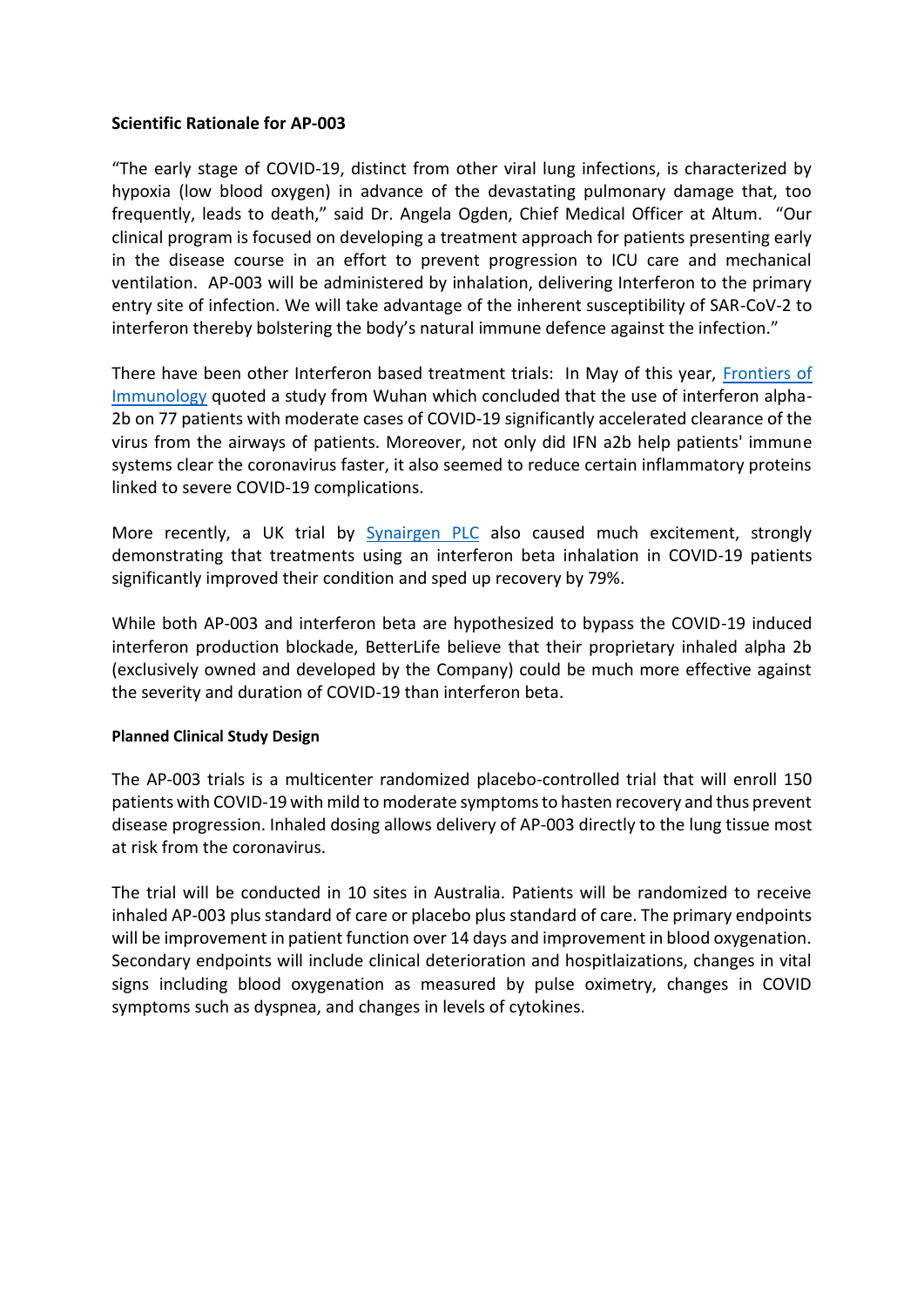# **About BetterLife Pharma Inc.:**

BetterLife Pharma Inc. is an emerging biotechnology company engaged in the development and commercialization of therapeutic pharmaceuticals as well as drug delivery platform technologies. BetterLife is refining drug candidates, developed by Altum Pharmaceuticals Inc. ('Altum') based on a set of complementary interferon-based technologies which have the potential to engage the immune system to fight virus infections, such as the coronavirus disease (COVID-19) and human papillomavirus (HPV), and/or to directly inhibit tumours to treat specific types of cancer. Altum is a wholly owned brand and subsidiary of BetterLife and the official sponsor of the AP-003 COVID-19 clinical trials.

For further information please visit www.blifetherapeutics.com.

# *Cautionary Note*

*The Company is not making any express or implied claims that AP-003 or any other product has the ability to eliminate, cure or contain the COVID-19 (or SARS-2 Coronavirus) or any other viral infections at this time.* 

## **Contact**

**Ahmad Doroudian**, Chief Executive Officer Email: [Ahmad.Doroudian@blifepharma.com](mailto:ahmad.doroudian@blifepharma.com) Phone: 604-221-0595

**Dost Mustaq,** BDA International Investor Relations Contact Email: [ir@blifepharma.com](mailto:ir@blifepharma.com) Phone: 646-679-4321

## **Cautionary Note Regarding Forward-Looking Statements**

Except for historical information, the matters set forth above may be forward-looking statements that involve risks and uncertainties that could cause actual results to differ from those in the forward-looking statements. Such forward-looking statements are based on the current beliefs of management, as well as assumptions made by and information currently available to management. Actual results could differ materially from those contemplated by the forward-looking statements as a result of certain factors. Reliance should not be placed on forward-looking statements, as they involve known and unknown risks, uncertainties and other factors that may cause the actual results to differ materially from the anticipated future results expressed or implied by such forward-looking statements. Factors that could cause actual results to differ materially from those set forward in the forward-looking statements include, but are not limited to: our ability to obtain, on satisfactory terms or at all, the capital required for research, product development, operations and marketing; general economic, business and market conditions; our ability to successfully and timely complete clinical studies; product development delays and other uncertainties related to new product